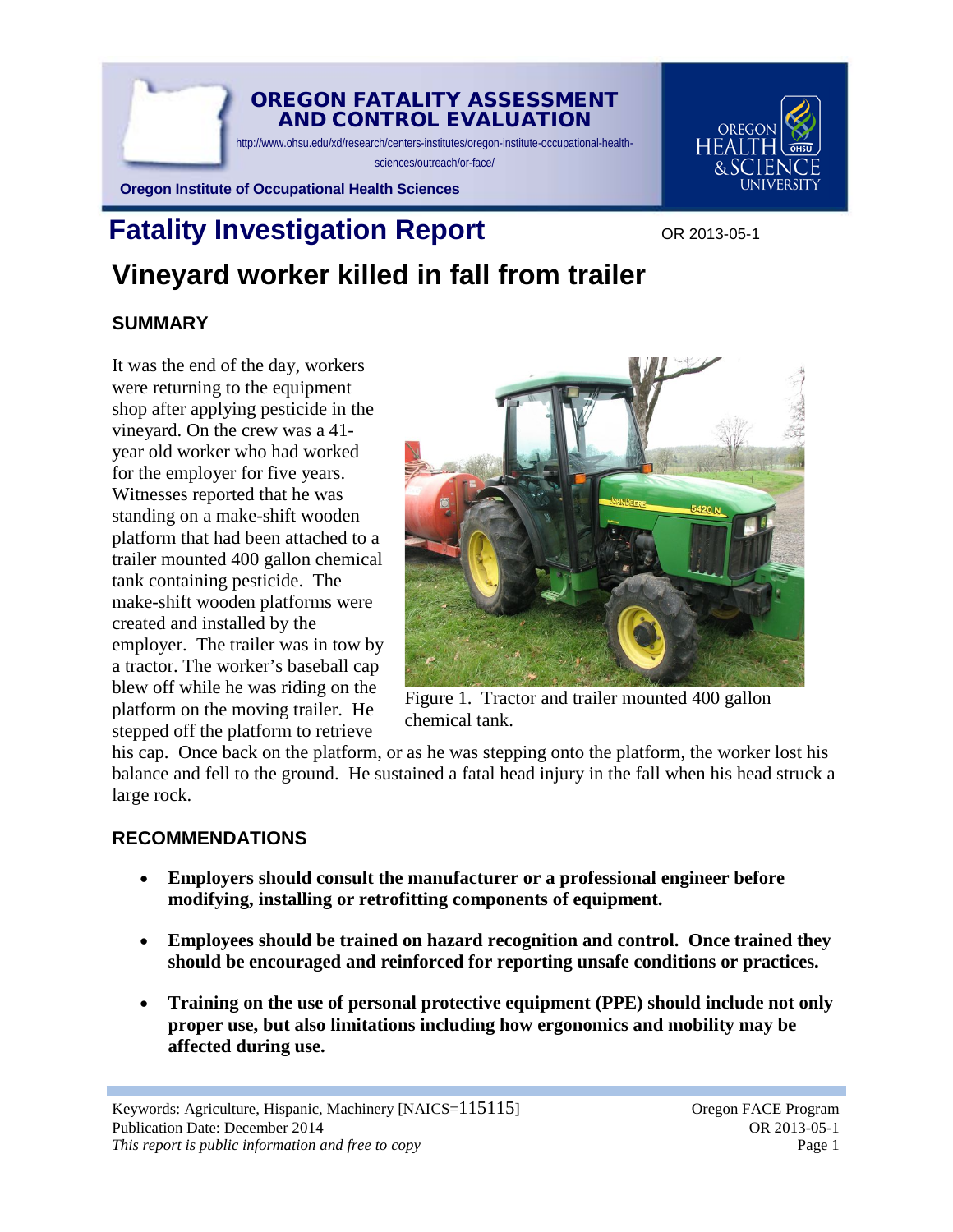*OR-FACE supports the prioritization of safety interventions using a hierarchy of safety controls, where top priorities are hazard elimination or substitution, followed by engineering controls, administrative controls (including training and work practices), and personal protective equipment.* 

#### **INTRODUCTION**

On April 2013, a vineyard worker was killed when he fell from a trailer being pulled by a tractor. The worker sustained a fatal head injury when his head struck a rock after the fall. OR-FACE was notified by Oregon OSHA of the incident. The OR-OSHA investigation documents/recordings, police report, medical examiner report, news reports, and death certificate were obtained by OR-FACE to complete this report.

The employer was an incorporated vineyard and winery. At the time of the incident the vineyard employed approximately 25 workers.

Three workers had been applying pesticide in the vineyard. The pesticide was contained in a trailer mounted chemical tank hitched to a tractor that pulled the tank through the vineyard (see Figure 1). Workers applied the pesticide by using hoses connected to the chemical tank and walked alongside the trailer while spraying the base of the grape vines. To allow the workers to ride the trailer to and from the field, the employer constructed a wooden platform toward the rear of the trailer (see Figures 2 and 3) and attached a nylon rope to the tank for use as a handhold by workers while on the platform. The crew finished their application and was returning to the equipment shop.

The worker was standing on the make-shift platform on the moving trailer when his baseball cap flew off. He stepped off the platform to retrieve his cap. Once retrieved, it is not known whether he stepped onto the platform and then lost his footing, or if he fell while attempting to step onto the platform. In the fall he struck his head on a large rock on the edge of the



Figure 2. Close-up of wooden platform constructed by employer.

Figure 3. Wooden platforms from rear view of trailer



roadway and lost consciousness. The crew foreman called the vineyard manager who called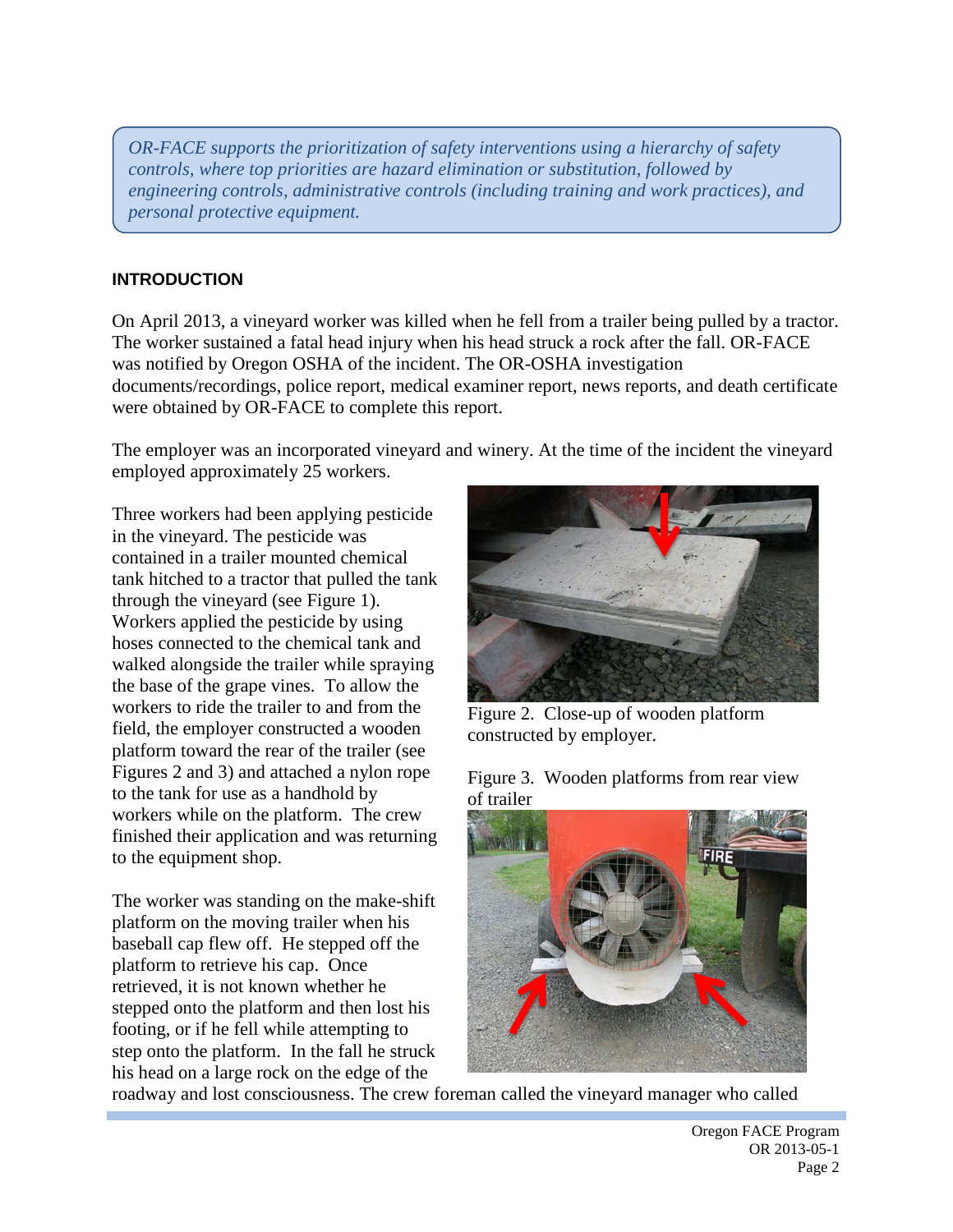medical emergency service. The manager and workers performed CPR until emergency personnel arrived. The worker was pronounced dead at the scene.

# **INVESTIGATION**

On the day of the incident three Hispanic vineyard employees were applying pesticide onto grape vines. The foreman operated a tractor that pulled a trailer mounted 400-gallon chemical tank that contained the pesticide. Two employees walked alongside the trailer (one on each side) applying the pesticide using hoses connected to the tank. Based on the volume applied and area covered, it was calculated that the tractor speed was set at approximately 3.4 miles/hour. It was midafternoon when they completed the application and were returning to the equipment shop.

The employer had previously modified the trailer by adding wooden platforms, one on each side of the trailer (see Figures 2 and 3). The intended use of these platforms was for workers to stand on and ride the trailer to and from the field as it was towed by a tractor. These platforms were constructed with 2-inch by 4-inch lumber approximately 48 inches long, placed beneath the fan housing on the back of the trailer and on top of the frame holding the tank. Attached to the top of the 2X4's were pieces of 12-inch by 8  $\frac{1}{2}$ -inch plywood. The top of the improvised platforms were approximately 17 inches from the ground. The employer stated that a nylon line approximately ¼-inch was added around the top of the framework to the fan to be used by workers as a handle while they were standing on the platform. Employee interviews indicated that standing on these make-shift platforms had been done many times without incident.

The day of the incident was clear without precipitation. The surface condition of the wooden platform was not affected by weather conditions, however, it is possible that the boots worn by the employees may have been wet from the spray process, or the platform may have been slippery due to chemical overspray during the day.

The worker wore a baseball cap that fell off his head while he was standing on the platform. Just prior to the incident the trailer was in tow along a paved roadway (see Figure 4). According to the police report, the foreman stopped the tractor for the worker to retrieve his cap and did not start movement until the worker returned to the platform. Another interview indicated that the

worker was attempting to step onto the platform while the trailer was moving when he lost his balance and fell. The worker on the opposing platform did not see the fall but claimed to have heard the worker's head hit the pavement and then saw his body roll into the ditch. He immediately alerted the foreman who stopped the tractor and called the vineyard manager. According to this coworker, the fall happened a few seconds after the trailer started moving.

Employees wore chemical-resistant coveralls, goggles, and gloves while applying pesticide. Although it could not be determined from evidence



Figure 4. Landscape culvert and sloped surface on edge of roadway traveled.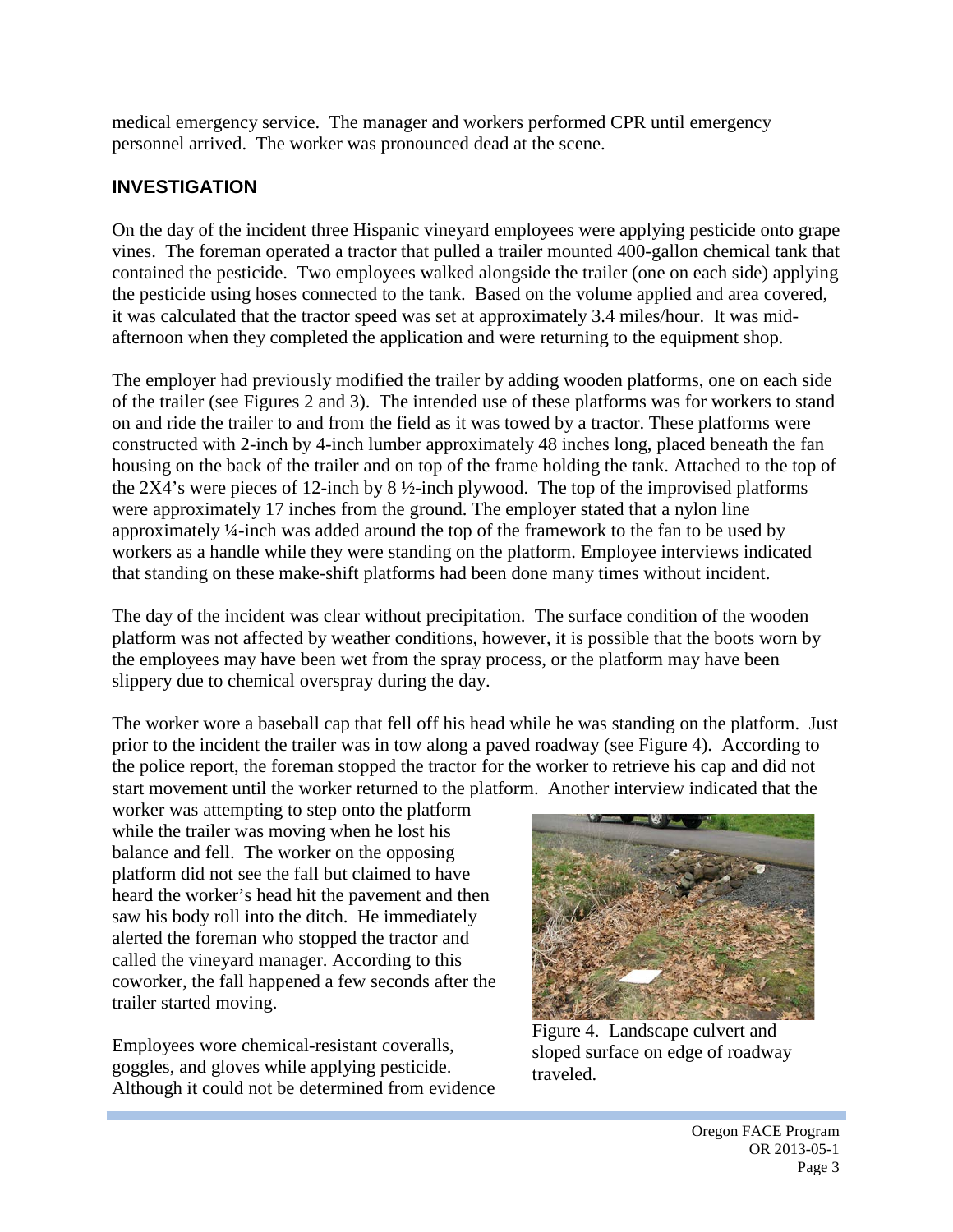at the scene or interviews, the worker's protective coveralls may have unexpectedly restricted his movement and affected his balance or gait when attempting to step onto the platform.

The vineyard manager contacted emergency services (911). When the worker stopped breathing, the manager started CPR until the medics arrived. As reported, he was wearing white coveralls that were unfastened to initiate CPR. The medics pronounced the worker dead at the scene.

**CAUSE OF DEATH**: Traumatic blunt force head injury.

# **RECOMMENDATIONS/DISCUSSION:**

# **Recommendation #1: Employers should consult the manufacturer or a professional engineer before modifying, installing or retrofitting components of equipment.**

- The employer added the platforms to provide worker transportation to and from the field. The modification may have created additional hazards or altered safe operating parameters. Although not known, the wooden surface of the platform may have been slippery and contributed to the incident. Other consideration when modifying machines or equipment is whether the design capacity would be exceeded and structural stability and strength compromised. As required by OAR 437-004-3460(1), "The manufacturer or a professional engineer must direct modifications and additions that affect capacity and safe operation of industrial vehicles…."
- Oregon Administrative Rule  $437-004-3410(3)(a)(c)$  specifically states, "persons are never to ride on fenders, axles, hitches, tongues, buckets, forks, drawbars or any other area not intended to carry passengers." The platforms were created for passengers; however, the trailer was not designed to carry passengers.

# **Recommendation #2: Employees should be trained on hazard recognition and control. Once trained they should be encouraged and reinforced for reporting unsafe conditions or practices.**

- Falls remain one of the leading causes of injuries in the work place. To mitigate falls, employees should be trained on identifying walking/working surfaces that may result in slips/trips/falls. The recognized hazard, riding on equipment not intended for passengers should be included in the training. Employees have a unique exposure to and understanding of potential hazards in their daily work environment, so supervisors should actively encourage and recognize employees for identifying, removing, or controlling hazards.
- Training a multilingual, multi-cultural workforce requires more than language. Loosemore and Lee state, "even with professional translators it is estimated that up to 40% of the intended meaning in a message can be lost." Furthermore, they concluded that learning the language is not enough, "giving people a better understanding of their own culture as well as those with which they interact," will improve inter-cultural communications. OR-OSHA and Customized Workforce Training documents are provided as references for addressing language and cultural barriers in a multilingual and multicultural workforce.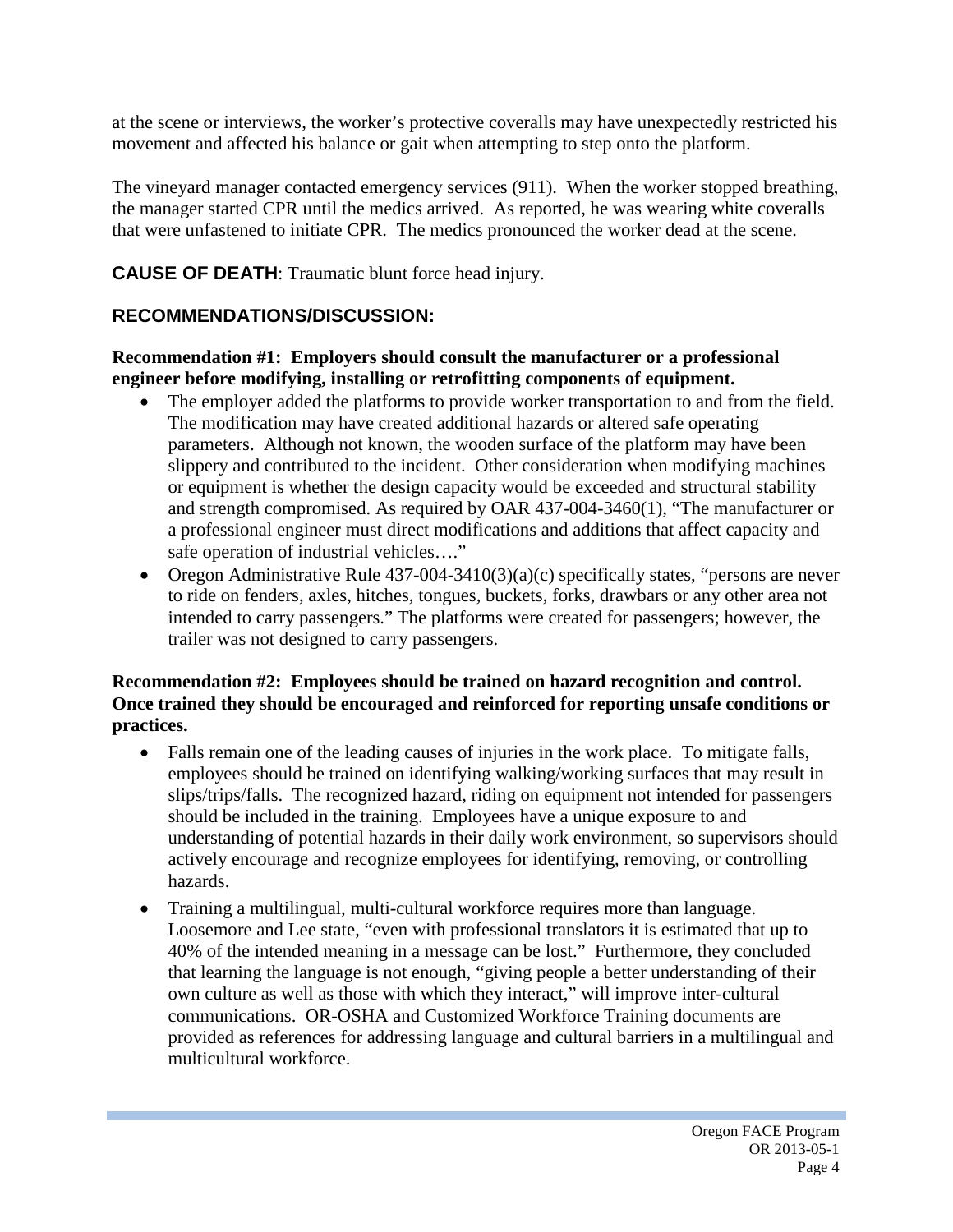**Recommendation #3: Training on the use of personal protective equipment (PPE) should include not only proper use, but also limitations including how ergonomics and mobility may be affected during use.** 

• Wearing personal protective equipment may adversely affect the performance of tasks being undertaken. For example, gloves can affect grip strength requiring a worker to increase grip force (Wimer, McDowell, Xu, et. al, 2010). Chemical-resistant coveralls similar to what was worn by the worker can restrict range of motion. Boots have been shown to affect gait characteristics of men and women fire fighters (Chiou, Turner, Zweiner et al., 2008). The worker wore boots, although unknown, he may have slipped off the platform or misjudged his step and fell.

# **REFERENCES:**

Chiou, S., N. Turner, J. Zweiner, D. Weaver, J. Sphar, C. Pan. (2008) Effect of boot weight and material on gait characteristics of men and women fire fighters. NOIRS 2008 National Occupational Injury Research Symposium, October 21-23. Pittsburgh, PA.

Customized Workforce Training. Bilingual safety training program: The culture of safety. Portland Community College. Available online [http://www.ohsu.edu/xd/research/centers-institutes/oregon-institute-occupational-health](http://www.ohsu.edu/xd/research/centers-institutes/oregon-institute-occupational-health-sciences/outreach/upload/TCoS-Spanish.pdf)[sciences/outreach/upload/TCoS-Spanish.pdf.](http://www.ohsu.edu/xd/research/centers-institutes/oregon-institute-occupational-health-sciences/outreach/upload/TCoS-Spanish.pdf) Accessed 11/19/14.

Environmental Protection Agency. Worker Protection Standard (WPS) for Vineyard Workers: What you need to know. Available online. [http://www.epa.gov/region7/pesticides/pdf/wps\\_vineyard\\_training.pdf](http://www.epa.gov/region7/pesticides/pdf/wps_vineyard_training.pdf) . Accessed 10/14/14.

Loosemore, M. and Lee, P., Communication problems with ethnic minorities in the construction industry. Int J Project Management, 20(7) 517-524. Available online [http://www.sciencedirect.com/science/article/pii/S0263786301000552.](http://www.sciencedirect.com/science/article/pii/S0263786301000552) Accessed 10/14/14.

Oregon OSHA. Division 4, 437-004-3410 Agricultural, Commercial and Industrial Vehicles. Available online. [http://www.orosha.org/pdf/rules/division\\_4/div4u.pdf](http://www.orosha.org/pdf/rules/division_4/div4u.pdf) . Accessed 10/14/14

Oregon OSHA. Pesticide use and your personal protective equipment (PPE). Available online. [http://www.orosha.org/pdf/pubs/1018.pdf.](http://www.orosha.org/pdf/pubs/1018.pdf) Accessed 10/14/14.

Oregon OSHA. Safety training and your multicultural workforce: overcome language and cultural barriers to achieve safe work practices. Available online [http://wcd.oregon.gov/communications/ed\\_conference/08hand/safety\\_multicultural\\_workforce.p](http://wcd.oregon.gov/communications/ed_conference/08hand/safety_multicultural_workforce.pdf) [df.](http://wcd.oregon.gov/communications/ed_conference/08hand/safety_multicultural_workforce.pdf) Accessed 11/19/14.

Wimer, B, W. McDowell, X. Xu, D. Welcome, C. Warren (2010). Effects of gloves on the total grip strength applied to cylindrical handles. J. Industrial Ergonomics 40 (2010) 574-583). Available online.